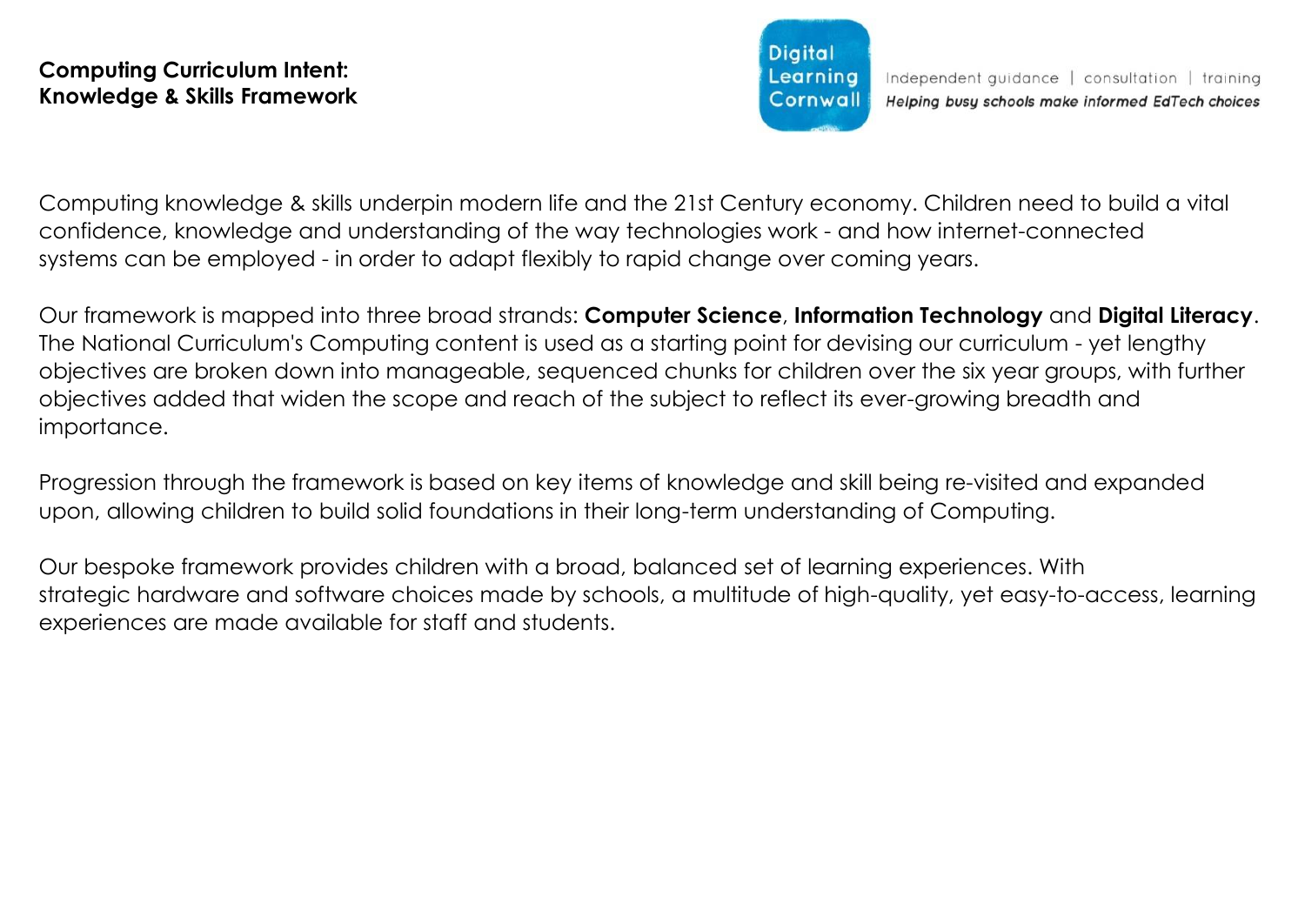## Digital Learning Cornwall

|                                     | KS1                                                                                                                                                                                                                                                                                                                                                                                      |                                                                                                                                                                                                                                                                                                                                                                                                                | KS <sub>2</sub>                                                                                                                                                                                                                                                                                                                                                                                                                                                                                                                                                                                                                                                                                                                                                                                                                                                                                                                                                                                                                                                                                                      |                                                                                                                                                                                                                                                                                                                                                                                                                                                                                                                                                                                                                                                                                                                                                                                                                                                |                                                                                                                                                                                                                                                                                                                                                                                                                                                                                                                                                                                                                                                                                                                                                                                                                                                                                                                                       |                                                                                                                                                                                                                                                                                                                                                                                                                                                                                                                                                                                                             |
|-------------------------------------|------------------------------------------------------------------------------------------------------------------------------------------------------------------------------------------------------------------------------------------------------------------------------------------------------------------------------------------------------------------------------------------|----------------------------------------------------------------------------------------------------------------------------------------------------------------------------------------------------------------------------------------------------------------------------------------------------------------------------------------------------------------------------------------------------------------|----------------------------------------------------------------------------------------------------------------------------------------------------------------------------------------------------------------------------------------------------------------------------------------------------------------------------------------------------------------------------------------------------------------------------------------------------------------------------------------------------------------------------------------------------------------------------------------------------------------------------------------------------------------------------------------------------------------------------------------------------------------------------------------------------------------------------------------------------------------------------------------------------------------------------------------------------------------------------------------------------------------------------------------------------------------------------------------------------------------------|------------------------------------------------------------------------------------------------------------------------------------------------------------------------------------------------------------------------------------------------------------------------------------------------------------------------------------------------------------------------------------------------------------------------------------------------------------------------------------------------------------------------------------------------------------------------------------------------------------------------------------------------------------------------------------------------------------------------------------------------------------------------------------------------------------------------------------------------|---------------------------------------------------------------------------------------------------------------------------------------------------------------------------------------------------------------------------------------------------------------------------------------------------------------------------------------------------------------------------------------------------------------------------------------------------------------------------------------------------------------------------------------------------------------------------------------------------------------------------------------------------------------------------------------------------------------------------------------------------------------------------------------------------------------------------------------------------------------------------------------------------------------------------------------|-------------------------------------------------------------------------------------------------------------------------------------------------------------------------------------------------------------------------------------------------------------------------------------------------------------------------------------------------------------------------------------------------------------------------------------------------------------------------------------------------------------------------------------------------------------------------------------------------------------|
|                                     | Year 1                                                                                                                                                                                                                                                                                                                                                                                   | Year 2                                                                                                                                                                                                                                                                                                                                                                                                         | <b>Year 3</b>                                                                                                                                                                                                                                                                                                                                                                                                                                                                                                                                                                                                                                                                                                                                                                                                                                                                                                                                                                                                                                                                                                        | Year 4                                                                                                                                                                                                                                                                                                                                                                                                                                                                                                                                                                                                                                                                                                                                                                                                                                         | Year 5                                                                                                                                                                                                                                                                                                                                                                                                                                                                                                                                                                                                                                                                                                                                                                                                                                                                                                                                | Year 6                                                                                                                                                                                                                                                                                                                                                                                                                                                                                                                                                                                                      |
| Computer<br>Science:<br>Programming | <b>Basic Logic</b><br>Learners are<br>introduced to on-<br>screen programming.<br>Learners explore the<br>way a project looks by<br>investigating sprites<br>and backgrounds.<br>They use programming<br>blocks to use, modify,<br>and create programs.<br>Learners will also be<br>introduced to the early<br>stages of program<br>design through the<br>introduction of<br>algorithms. | <b>Basic Logic</b><br>Learners take their on-<br>screen programming<br>further, Learners<br>continue to use<br>programming blocks to<br>use, modify, and create<br>programs. Learners<br>create algorithms or<br>multiple algorithms.<br>They practise predicting<br>the behaviour of simple<br>programs. They practise<br>debugging (finding and<br>fixing problems) within<br>programs they have<br>created. | Logic<br>Learners explore the concept of<br>sequencing in programming.<br>Learners are introduced to a<br>programming environment,<br>which will be new to most<br>learners. They will be introduced<br>to a selection of motion, sound,<br>and event blocks which they wi<br>use to create their own<br>programs, featuring sequences.<br>Learners will explore all aspects<br>of sequences, building<br>knowledge incrementally.<br><b>Events and Actions</b><br>Learners explore the links<br>between events and actions.<br>while consolidating prior<br>learning relating to<br>sequencing. Learners begin<br>by moving a sprite in four<br>directions (up, down, left,<br>and right). They then explore<br>movement within the context<br>of a maze, using design to<br>choose an appropriately<br>sized sprite. Learners are<br>introduced to programming<br>extensions, through the use of<br>Pen blocks if using Scratch.<br>Learners are given the<br>opportunity to draw lines with<br>sprites and change the size<br>and colour of lines. Learners<br>desian and code their own<br>maze-tracing program. | Logic: Repetition with shapes<br>Learners will create<br>programs by planning,<br>modifying, and testing<br>commands to create shapes<br>and patterns. Learners will<br>use a text-based<br>programming language.<br>Logic: Repetition with games<br>Learners will continue to<br>explore the concept of<br>repetition in programming<br>using an on-screen coding<br>environment. Learners will<br>compare and contrast this<br>coding environment with the<br>one they explored<br>similarities between two<br>environments. Learners look<br>at the difference between<br>count-controlled and infinite<br>loops, and use their<br>knowledge to modify<br>existing animations and<br>games using repetition.<br>Learners will design and<br>create a game which uses<br>repetition, applying stages<br>of programming design<br>throughout. | Logic: Selection in quizzes<br>Pupils develop their<br>knowledge of 'selection' by<br>revisiting how 'conditions'<br>can be used in<br>programming, and then<br>learning how the 'if then<br>else' structure can be used<br>to select different outcomes<br>depending on whether a<br>condition is 'true' or 'false'.<br>They represent this<br>understanding in algorithms,<br>and then by constructing<br>programs using an on-screen<br>programming environment.<br>They learn how to write<br>programs that ask questions<br>and use selection to control<br>the outcomes based on the<br>answers given. They use this<br>knowledge to design a quiz<br>in response to a given task<br>and implement it as a<br>program. To conclude the<br>unit, learners evaluate their<br>program by identifying how<br>it meets the requirements of<br>the task, the ways they have<br>improved it, and further ways<br>it could be improved. | Logic: Variables in<br>games<br>Learners explore the<br>concept of variables in<br>programming. First,<br>pupils will learn what<br>variables are, and<br>relate them to real-<br>world examples of<br>values that can be set<br>and changed. Learners<br>will then use variables to<br>create a simulation of a<br>scoreboard. With the<br><b>Use-Modify-Create</b><br>model, children will<br>experiment with<br>variables in an existing<br>project, then modify<br>them. They will create<br>their own project and<br>apply their knowledge<br>of variables and design<br>to improve a created<br>game. |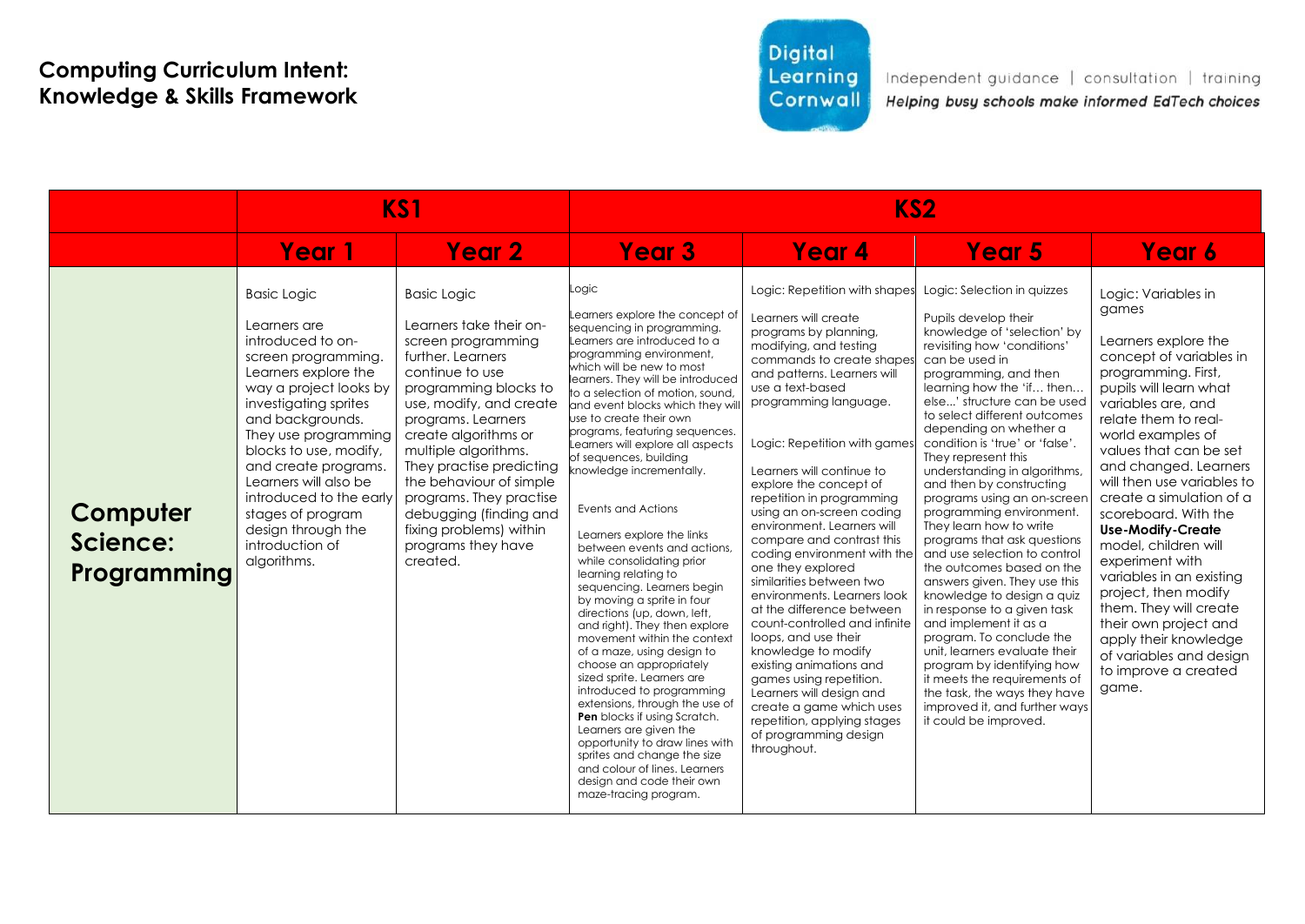# Digital<br>Learning **Cornwall**

|                       | Hardware: controlling                           | Hardware: controlling      |                                                  | IT Around Us: The Internet                             | Hardware: First use           | IT Around Us:                            |
|-----------------------|-------------------------------------------------|----------------------------|--------------------------------------------------|--------------------------------------------------------|-------------------------------|------------------------------------------|
|                       | robots                                          | robots                     | IT Around Us:                                    |                                                        | Microbits                     | Communication                            |
|                       |                                                 |                            | <b>Connecting Computers</b>                      | Learners will apply their                              |                               |                                          |
|                       | earners are introduced.                         | Pupils develop their       |                                                  | knowledge and                                          | Learners will use physical    | Children learn about                     |
|                       | to early programming                            | understanding of           | Learners develop their                           | understanding of                                       | computing to explore          | the World Wide Web as                    |
|                       | concepts. Learners                              | instructions in            | understanding of digital                         | networks, to appreciate                                | programming concepts.         | a communication tool.                    |
|                       | explore using individual<br>commands, both with | sequences and the use      | devices, consdiering                             | the internet as a network                              | Learners will be              | First, they will learn how               |
|                       | other learners and as                           | of logical reasoning to    | inputs, processes, and                           | of networks which needs                                | introduced to a               | we find information on                   |
|                       | part of a computer                              | predict outcomes. Pupils   | outputs. Learners                                | to be kept secure. They                                | microcontroller (Microbit)    | the World Wide Web,                      |
|                       | program. They will identify                     | use given commands in      | compare digital and                              | will learn that the World                              | and learn how to              | through learning how                     |
|                       | what each floor robot                           | different orders to        | non-digital devices.                             | Wide Web is part of the                                | connect and program           | search engines work                      |
|                       | command does and use                            | investigate how order      | Following this, learners                         | internet, and be given                                 | components (including         | (including how they                      |
|                       | that knowledge to start                         | can affect outcome.        | are introduced to                                | opportunities to explore                               | output devices such as        | select and rank results)                 |
|                       | predicting the outcome                          | They will design           | computer networks,                               | the World Wide Web for                                 | built-in LEDs). Learners will | and what influences                      |
|                       | of programs. Time is spent                      | algorithms and then test   | including devices that                           | themselves to learn                                    | apply and build on their      | searching, and through                   |
| Computer              | on a broad range of                             | those algorithms as        | make up a network's                              | about who owns content                                 | existing programming          | comparing different                      |
|                       | programming aspects,<br>and builds knowledge in | programs and debug         | infrastructure, such as                          | and what they can                                      | knowledge.                    | search engines. They will                |
| Science:              | a structured manner.                            | them.                      | wireless access points<br>and switches. The unit | access, add, and create.<br>Finally they will evaluate | Learners will be              | then investigate<br>different methods of |
|                       | Learners are also                               |                            | concludes with learners                          | online content to decide                               | introduced to conditions      | communication, before                    |
| Controlling           | introduced to the early                         |                            | discovering the benefits                         | how honest, accurate, or                               | as a means of controlling     | focusing on internet-                    |
|                       | stages of program design                        |                            | of connecting devices to                         | reliable it is, and                                    | the flow of actions, and      | based communication.                     |
| <b>Hardware &amp;</b> | through the introduction                        |                            | a network.                                       | understand the                                         | explore how these can         | Finally, they will                       |
|                       | of algorithms.                                  | <b>IT Around us</b>        |                                                  | consequences of false                                  | be used in algorithms         | evaluate which                           |
| <b>Understandin</b>   |                                                 |                            |                                                  | information.                                           | and programs through          | methods of internet                      |
|                       |                                                 | Learners will look at      |                                                  |                                                        | the use of input devices      | communication to use                     |
| g Machines            | IT Around us                                    | information technology     |                                                  |                                                        | (physical switches / tilts).  | for particular purposes.                 |
|                       | Learners develop their                          | at school and beyond,      |                                                  |                                                        | Learners will make use of     |                                          |
|                       | understanding of                                | in settings such as shops, |                                                  |                                                        | their knowledge of            | Hardware: applied                        |
|                       | technology and how it                           | hospitals, and libraries.  |                                                  |                                                        | repetition and conditions     | Microbits                                |
|                       | can help us. They will                          | Learners will investigate  |                                                  |                                                        | when introduced to the        |                                          |
|                       | start to become                                 | how information            |                                                  |                                                        | concept of selection          | Children will bring                      |
|                       | familiar with the                               | technology improves        |                                                  |                                                        | (through the 'if then'        | together elements of all                 |
|                       | different components                            | our world, and they will   |                                                  |                                                        | structure) and write          | the four programming                     |
|                       | of a computer by                                | learn about using          |                                                  |                                                        | algorithms and programs       | constructs: sequence                     |
|                       | developing their<br>keyboard and mouse          | information technology     |                                                  |                                                        | that utilise this concept.    | from Year 3, repetition                  |
|                       | skills. Learners will also                      | responsibly.               |                                                  |                                                        | Taking skills further,        | from Year 4, selection                   |
|                       | consider how to use                             |                            |                                                  |                                                        | learners will design and      | from Year 5, and                         |
|                       | technology responsibly.                         |                            |                                                  |                                                        | make a working model of       | variables (introduced in                 |
|                       |                                                 |                            |                                                  |                                                        | a fairground carousel         | Year 6). Learners will                   |
|                       |                                                 |                            |                                                  |                                                        | that will incorporate their   | have the opportunity to                  |
|                       |                                                 |                            |                                                  |                                                        | understanding of how          | use all of these                         |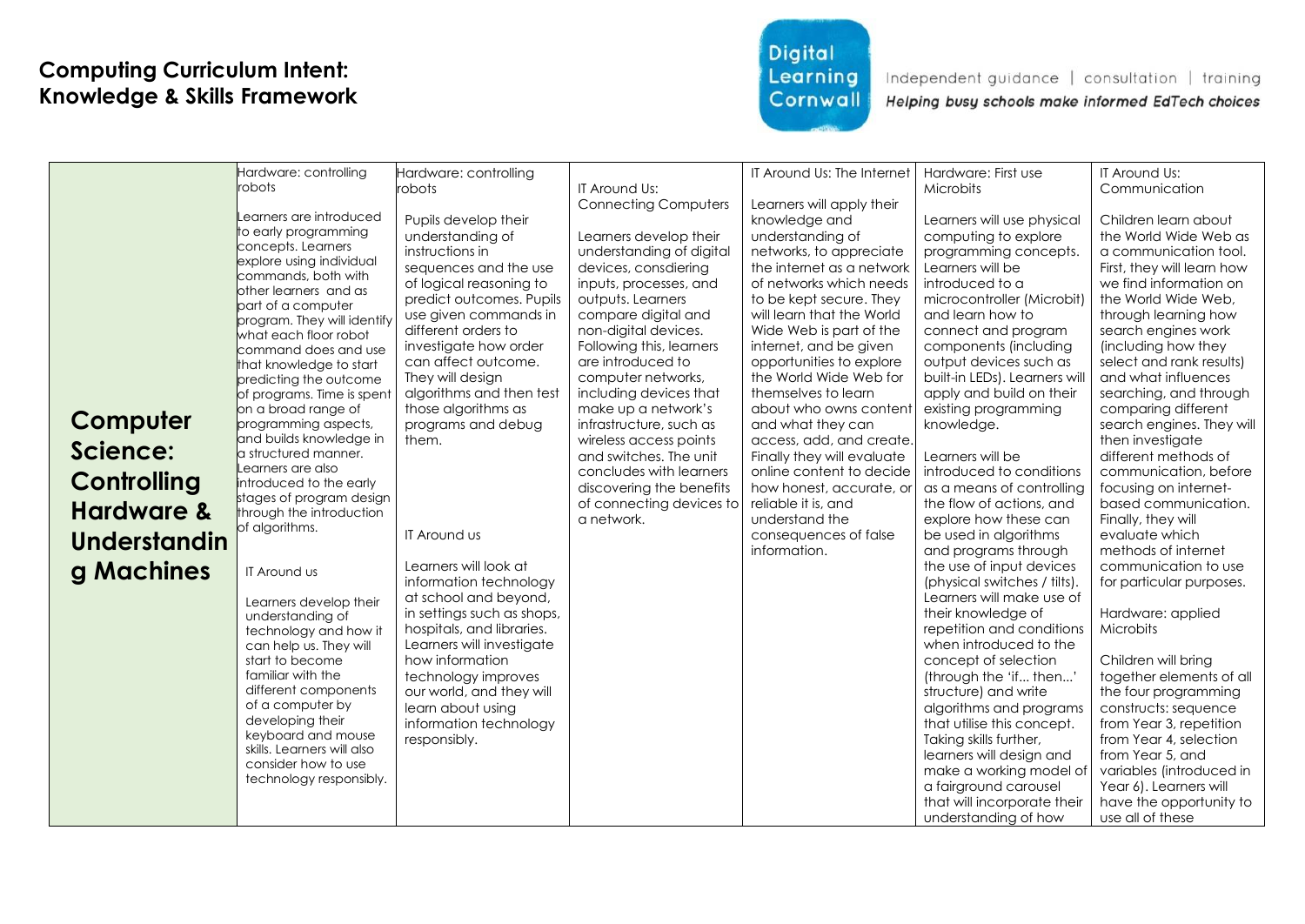

|  |  |  |  |  | the microcontroller and<br>its components are<br>connected, and how<br>selection can be used to<br>control the operation of<br>the model.<br>IT Around Us: Sharing<br>Information<br>Learners will develop<br>their understanding of<br>computer systems and<br>how information is<br>transferred between<br>systems and devices.<br>Learners will consider<br>small-scale systems as<br>well as large-scale<br>systems. They will explain<br>the input, output, and<br>process aspects of a<br>variety of different real-<br>world systems. Learners<br>will also take part in a<br>collaborative online<br>project with other class<br>members and develop<br>their skills in working<br>together online. | constructs in a different,<br>but still familiar<br>environment, while also<br>utilising a physical<br>device - the micro: bit.<br>Learners begin with a<br>simple program for<br>learners to build in and<br>test in the programming<br>environment, before<br>transferring it to their<br>micro:bit. Learners take<br>on increasingly difficult<br>projects as their skills<br>heighten and progress. |
|--|--|--|--|--|-------------------------------------------------------------------------------------------------------------------------------------------------------------------------------------------------------------------------------------------------------------------------------------------------------------------------------------------------------------------------------------------------------------------------------------------------------------------------------------------------------------------------------------------------------------------------------------------------------------------------------------------------------------------------------------------------------------|---------------------------------------------------------------------------------------------------------------------------------------------------------------------------------------------------------------------------------------------------------------------------------------------------------------------------------------------------------------------------------------------------------|
|--|--|--|--|--|-------------------------------------------------------------------------------------------------------------------------------------------------------------------------------------------------------------------------------------------------------------------------------------------------------------------------------------------------------------------------------------------------------------------------------------------------------------------------------------------------------------------------------------------------------------------------------------------------------------------------------------------------------------------------------------------------------------|---------------------------------------------------------------------------------------------------------------------------------------------------------------------------------------------------------------------------------------------------------------------------------------------------------------------------------------------------------------------------------------------------------|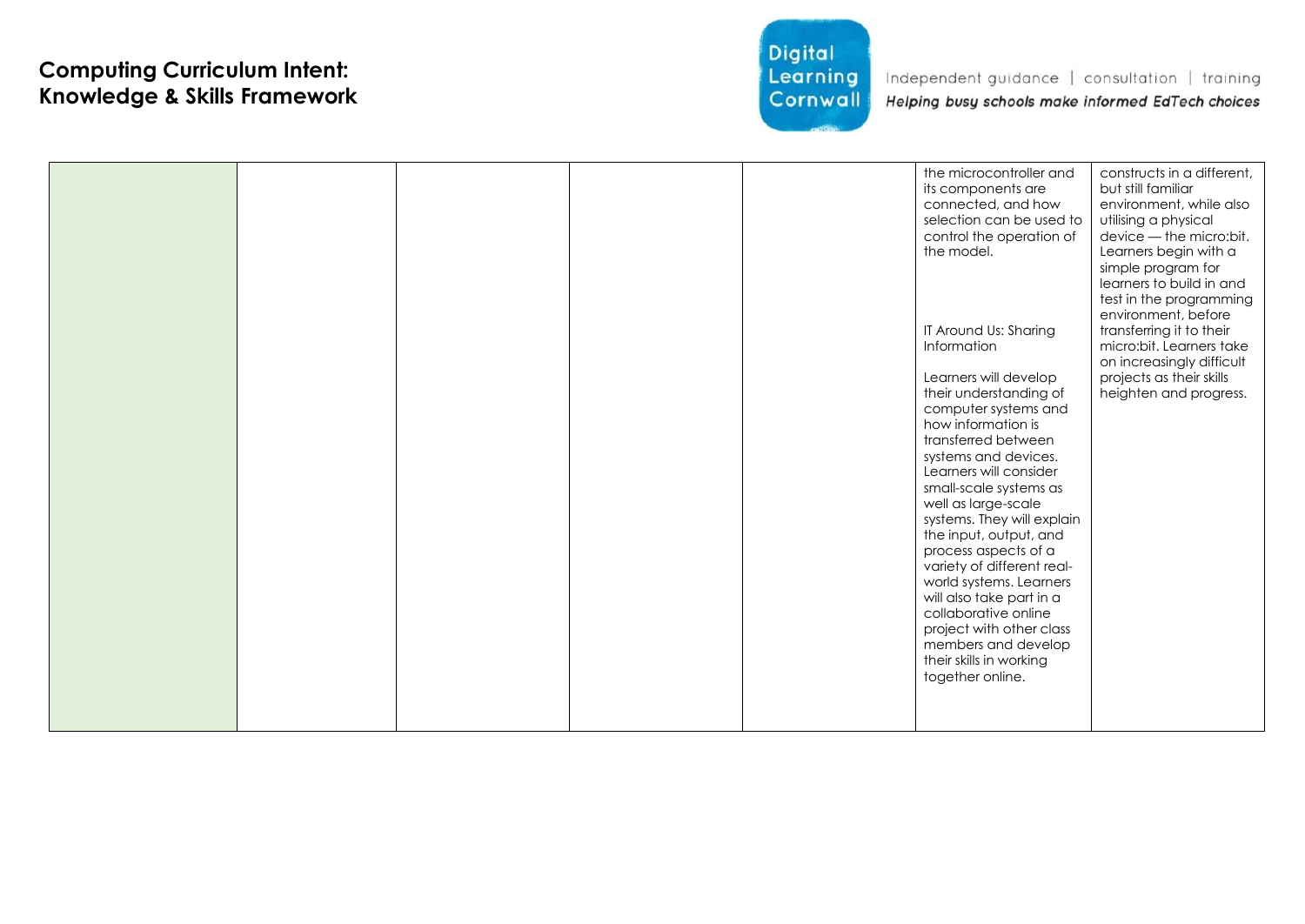## Digital Learning Cornwall

| <b>Information</b><br>Technology:<br>Operate /<br>Understand /<br><b>Implement</b> | Data & information<br>Pupils are introduced to<br>labelling, grouping and<br>searching - important<br>aspects of data and<br>information.<br>Pupils will begin by using<br>labels to put objects into<br>groups, and labelling these<br>aroups. They will<br>demonstrate that they can<br>count a small number of<br>objects, before and after the<br>objects are grouped. Pupils<br>will beain to demonstrate<br>their ability to sort objects<br>into different groups, based<br>on the properties they<br>choose. Finally, pupils will use<br>their ability to sort objects<br>into different groups to<br>answer questions about<br>data.<br>Input Devices & typing<br>Learners will develop their<br>understanding of the various<br>aspects of using a computer<br>to create and manipulate<br>text. Learners will become<br>more familiar with using a<br>keyboard and mouse to<br>enter and remove text.<br>Learners will also consider<br>how to change the look of<br>their text, and will be able to<br>justify their reasoning in<br>making these changes.<br>Finally, learners will consider<br>the differences between<br>using a computer to create<br>text, and writing text on<br>paper. They will be able to<br>explain which method they<br>prefer and explain their<br>reasoning for choosing this. | Data & information<br>Learners will begin to<br>understand what the<br>term data means and<br>how data can be<br>collected in the form of a<br>tally chart. They will learn<br>the term 'attribute' and<br>use this to help them<br>organise data. They will<br>then progress onto<br>presenting data in the<br>form of pictograms and<br>finally block diagrams.<br>Learners will use the data<br>presented to answer<br>questions.<br>Input Devices & typing<br>Learners continue to<br>practise their typing skills<br>within a variety of cross-<br>curricular contexts. They<br>practise key skills such as<br>two-finger scrolling, use<br>of the shift key and<br>editing basic text. | Data & Information<br>Learners develop their<br>understanding of what a<br>branching database is<br>and how to create one.<br>They will gain an<br>understanding of what<br>attributes are and how to<br>use them to sort groups of<br>objects by using yes/no<br>questions. The learners will<br>create physical and on-<br>screen branching<br>databases. Finally, they<br>will evaluate the<br>effectiveness of<br>branching databases<br>and will decide what<br>types of data should be<br>presented as a branching<br>database.<br>Input Devices & typing<br>Children use software to<br>edit and improve written<br>work from a cross-<br>curricular subject. Children<br>develop their use of the<br>shift key and punctuation<br>further, using numerous<br>types of punctuation<br>correctly within their on-<br>screen writing. Children<br>type to achieve a<br>completed piece that can<br>be printed or published<br>directly to the internet. | Data & Information<br>Learners will consider<br>how and why data is<br>collected over time.<br>Learners will consider the<br>senses that humans use<br>to experience the<br>environment and how<br>computers can use<br>special input devices<br>called sensors to monitor<br>the environment.<br>Learners will collect data<br>as well as access data<br>captured over long<br>periods of time. They will<br>look at data points, data<br>sets, and logging<br>intervals. Learners will<br>spend time using a<br>computer to review and<br>analyse data. Towards<br>the end of the unit.<br>learners will pose<br>questions and then use<br>data loggers to<br>automatically collect the<br>data needed to answer<br>those questions. | Data & Information<br>Learners look at how a<br>flat-file database can be<br>used to organise data in<br>records. Learners use<br>tools within a database to<br>order and answer<br>questions about data.<br>They create graphs and<br>charts from their data to<br>help solve problems. They<br>use a real-life database<br>to answer a question, and<br>present their work to<br>others. | Data & Information<br>Children are introduced<br>to the fundamental<br>operations of<br>spreadsheets. They will<br>be supported in<br>organising data into<br>columns and rows to<br>create their own data<br>set. Learners will be<br>taught the importance of<br>formatting data to<br>support calculations,<br>while also being<br>introduced to formulas<br>and will begin to<br>understand how they<br>can be used to produce<br>calculated data.<br>Learners will be taught<br>how to apply formulas<br>that include a range of<br>cells, and apply formulas<br>to multiple cells by<br>duplicating them.<br>Learners will use<br>spreadsheets to plan an<br>event and answer<br>questions. Finally, learners<br>will create graphs and<br>charts, and evaluate<br>their results in comparison<br>to questions asked. |
|------------------------------------------------------------------------------------|-------------------------------------------------------------------------------------------------------------------------------------------------------------------------------------------------------------------------------------------------------------------------------------------------------------------------------------------------------------------------------------------------------------------------------------------------------------------------------------------------------------------------------------------------------------------------------------------------------------------------------------------------------------------------------------------------------------------------------------------------------------------------------------------------------------------------------------------------------------------------------------------------------------------------------------------------------------------------------------------------------------------------------------------------------------------------------------------------------------------------------------------------------------------------------------------------------------------------------------------------------------------------------------------------------------------------|----------------------------------------------------------------------------------------------------------------------------------------------------------------------------------------------------------------------------------------------------------------------------------------------------------------------------------------------------------------------------------------------------------------------------------------------------------------------------------------------------------------------------------------------------------------------------------------------------------------------------------------------------------------------------------------------|--------------------------------------------------------------------------------------------------------------------------------------------------------------------------------------------------------------------------------------------------------------------------------------------------------------------------------------------------------------------------------------------------------------------------------------------------------------------------------------------------------------------------------------------------------------------------------------------------------------------------------------------------------------------------------------------------------------------------------------------------------------------------------------------------------------------------------------------------------------------------------------------------------------------------------------------------------------|----------------------------------------------------------------------------------------------------------------------------------------------------------------------------------------------------------------------------------------------------------------------------------------------------------------------------------------------------------------------------------------------------------------------------------------------------------------------------------------------------------------------------------------------------------------------------------------------------------------------------------------------------------------------------------------------------------------------------------------|--------------------------------------------------------------------------------------------------------------------------------------------------------------------------------------------------------------------------------------------------------------------------------------------------------------------------------------------------------------------------------------------|-----------------------------------------------------------------------------------------------------------------------------------------------------------------------------------------------------------------------------------------------------------------------------------------------------------------------------------------------------------------------------------------------------------------------------------------------------------------------------------------------------------------------------------------------------------------------------------------------------------------------------------------------------------------------------------------------------------------------------------------------------------------------------------------------------------------------------|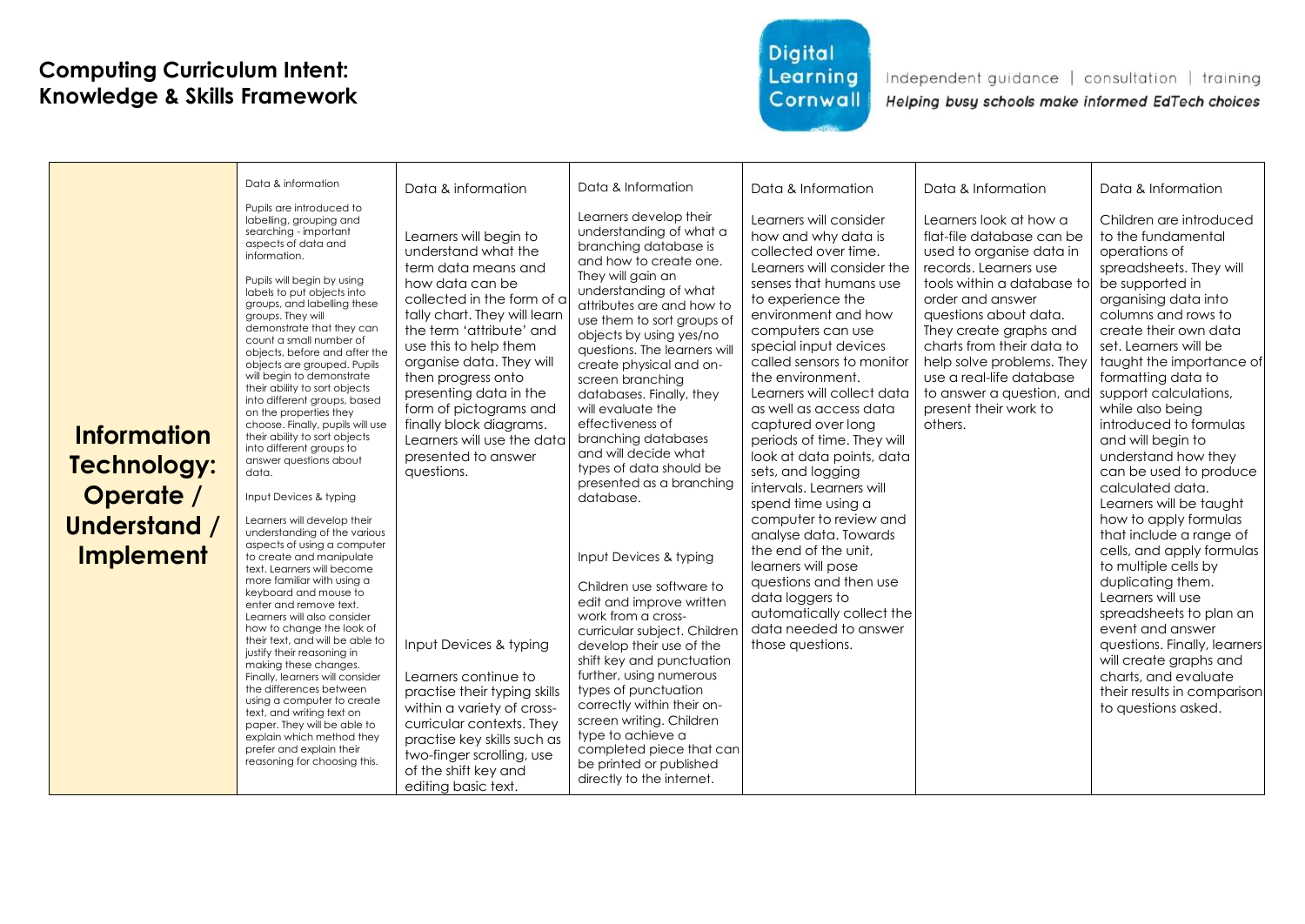# Digital Learning Cornwall

Independent guidance | consultation | training

Helping busy schools make informed EdTech choices

|                                                               | Digital Design                                                                                                                                                                                                                                                                                                                                       | Digital Design                                                                                                                                                                                                                                                                                                                                                                                                                                                                                                                                                                                                                             | Digital Design: Animation                                                                                                                                                                                                                                                | Digital Sound                                                                                                                                                                                                                                                                                                                                                                                                                                                                                                                                                                                                                                                                                                                                                                                                                                                                                                                                                                                         | Digital Design: Vector                                                                                                                                                                                                                                                                                                                                                                                                                                                                                                                                                                                                                                                                                                                                                                                                                                                                                                                                                                                                                           | Digital Design: 3D<br>Modellina                                                                                                                                                                                                                                                                                                                                                                                                                                                                                                                                                                                                                                                                                                                                                                                                                                                                                                                                                                                                                                               |
|---------------------------------------------------------------|------------------------------------------------------------------------------------------------------------------------------------------------------------------------------------------------------------------------------------------------------------------------------------------------------------------------------------------------------|--------------------------------------------------------------------------------------------------------------------------------------------------------------------------------------------------------------------------------------------------------------------------------------------------------------------------------------------------------------------------------------------------------------------------------------------------------------------------------------------------------------------------------------------------------------------------------------------------------------------------------------------|--------------------------------------------------------------------------------------------------------------------------------------------------------------------------------------------------------------------------------------------------------------------------|-------------------------------------------------------------------------------------------------------------------------------------------------------------------------------------------------------------------------------------------------------------------------------------------------------------------------------------------------------------------------------------------------------------------------------------------------------------------------------------------------------------------------------------------------------------------------------------------------------------------------------------------------------------------------------------------------------------------------------------------------------------------------------------------------------------------------------------------------------------------------------------------------------------------------------------------------------------------------------------------------------|--------------------------------------------------------------------------------------------------------------------------------------------------------------------------------------------------------------------------------------------------------------------------------------------------------------------------------------------------------------------------------------------------------------------------------------------------------------------------------------------------------------------------------------------------------------------------------------------------------------------------------------------------------------------------------------------------------------------------------------------------------------------------------------------------------------------------------------------------------------------------------------------------------------------------------------------------------------------------------------------------------------------------------------------------|-------------------------------------------------------------------------------------------------------------------------------------------------------------------------------------------------------------------------------------------------------------------------------------------------------------------------------------------------------------------------------------------------------------------------------------------------------------------------------------------------------------------------------------------------------------------------------------------------------------------------------------------------------------------------------------------------------------------------------------------------------------------------------------------------------------------------------------------------------------------------------------------------------------------------------------------------------------------------------------------------------------------------------------------------------------------------------|
| <b>Information</b><br>Technology:<br><b>Media &amp; Sound</b> | Learners develop<br>their understanding<br>of a range of tools<br>used for digital<br>painting. They use<br>these tools to create<br>their own digital<br>paintings, while<br>gaining inspiration<br>from a range of<br>artists' work. Learners<br>consider their<br>preferences when<br>painting with and<br>without the use of<br>digital devices. | Learners will learn to<br>recognise that<br>different devices can<br>be used to capture<br>photographs and will<br>gain experience<br>capturing, editing,<br>and improving<br>photos. Finally, they<br>will use this knowledge<br>to recognise that<br>images they see may<br>not be real.<br>Digital Sound<br>Learners will use a<br>computer to create<br>music. They will listen<br>to a variety of pieces<br>of music and consider<br>how music can make<br>them think and feel.<br>Learners will compare<br>creating music<br>digitally and non-<br>digitally. Learners will<br>look at patterns and<br>purposefully create<br>music. | Learners will use a range<br>of techniques to plan<br>and create stop-frame<br>animations. Next, they<br>will apply those skills to<br>create a story-based<br>animation. Learners will<br>add other types of<br>media to their<br>animation, such as music<br>and text. | Learners will examine<br>devices capable of<br>recording digital audio,<br>which will include<br>identifying the input<br>device (microphone)<br>and output devices<br>(speaker or<br>headphones) if<br>available. Learners will<br>discuss the ownership of<br>diaital audio and the<br>copyright implications of<br>duplicating the work of<br>others. In order to record<br>audio themselves.<br>learners will use software<br>to produce a podcast,<br>which will include editing<br>their work, adding<br>multiple tracks, and<br>opening and saving the<br>audio files. Finally,<br>learners will evaluate<br>their work and give<br>feedback to their peers.<br>Digital Design: Photo<br>Manipulation<br>Learners will develop<br>their understanding of<br>how digital images can<br>be changed and edited,<br>and how they can then<br>be resaved and reused.<br>They will consider the<br>impact that editing<br>images can have, and<br>evaluate the<br>effectiveness of their<br>choices. | Graphics<br>Learners will find out that<br>vector images are made<br>up of shapes. They will<br>learn how to use the<br>different drawing tools<br>and how images are<br>created in layers. They<br>will explore the ways in<br>which images can be<br>grouped and duplicated<br>to support them in<br>creating more complex<br>pieces of work.<br>Digital Design: Video<br>Learners have the<br>opportunity to learn how<br>to create short videos in<br>groups. As they progress,<br>they will develop the skills<br>and processes of<br>capturing, editing, and<br>manipulating video.<br>Active learning is<br>encouraged through<br>guided questions and by<br>working in small groups<br>to investigate the use of<br>devices and software.<br>Learners are guided to<br>take their idea from<br>conception to<br>completion.<br>The use of green screen<br>can be incorporated into<br>this unit, giving an<br>opportunity for learners<br>to use cross-curricular<br>knowledge and giving<br>extra purpose to the<br>main video project. | Learners will develop their<br>knowledge and<br>understanding of using a<br>computer to produce 3D<br>models. Learners will<br>initially familiarise<br>themselves with working in<br>a 3D space, including<br>combining 3D objects to<br>make a house and<br>examining the differences<br>between working digitally<br>with 2D and 3D graphics.<br>Learners will progress to<br>making accurate 3D<br>models of physical objects,<br>such as a pencil holder,<br>which include using 3D<br>objects as placeholders.<br>Finally, learners will<br>examine the need to<br>group 3D objects, then go<br>on to plan, develop, and<br>evaluate their own 3D<br>model.<br>Digital Design: Web Page<br>creation<br>Children learn how to<br>create websites for a<br>chosen purpose. Learners<br>identify what makes a<br>good web page and use<br>this information to design<br>and evaluate their own<br>website. Throughout the<br>process, learners pay<br>specific attention to<br>copyright and fair use of<br>media, the aesthetics of<br>the site, and navigation<br>paths. |